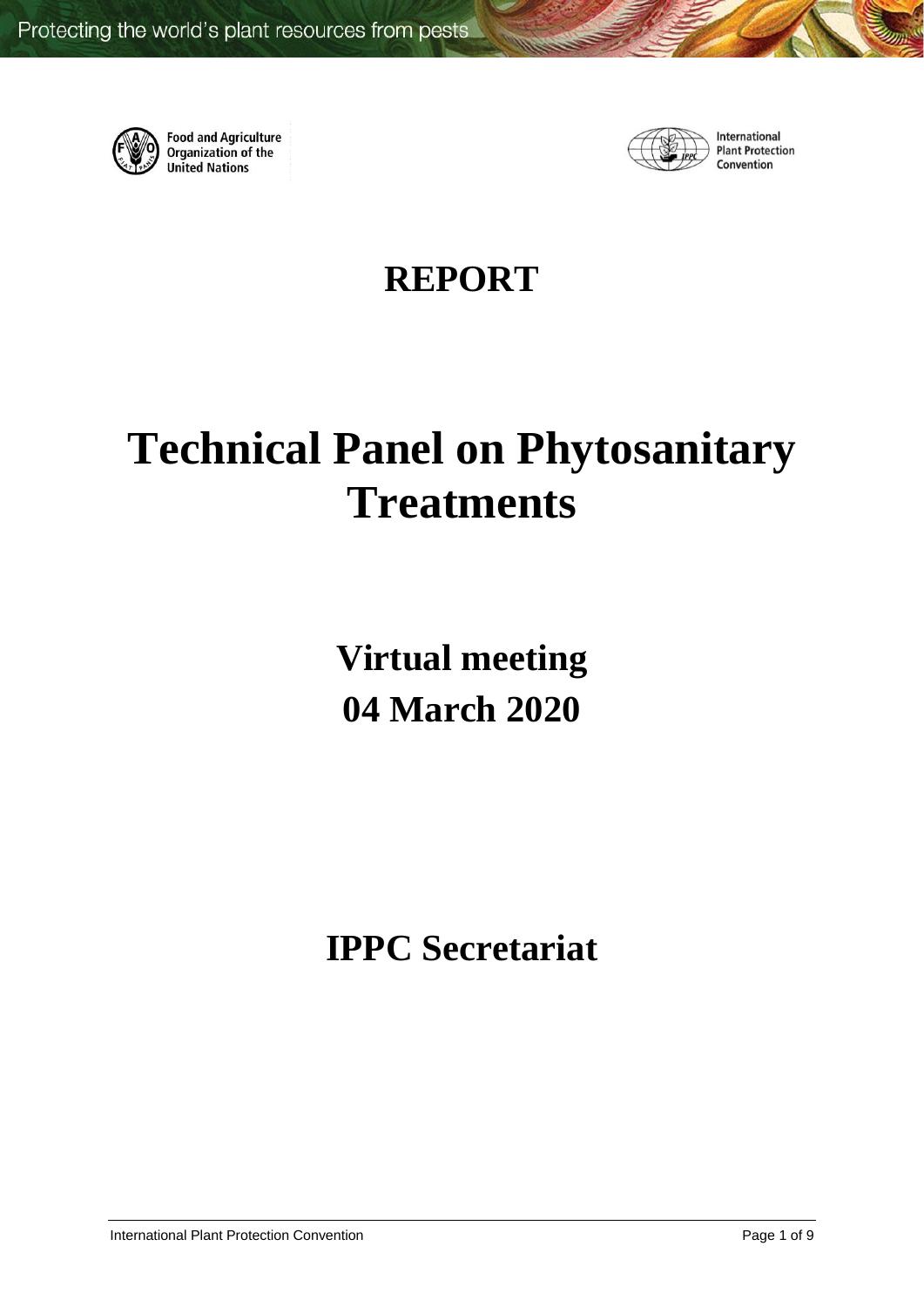FAO. 2020. *Report of the March Virtual Meeting of the Technical panel on Phytosanitary Treatments, 04 February 2020.* Published by FAO on behalf of the Secretariat of the International Plant Protection Convention (IPPC). 9 pages. Licence: CC BY-NC-SA 3.0 IGO.

The designations employed and the presentation of material in this information product do not imply the expression of any opinion whatsoever on the part of the Food and Agriculture Organization of the United Nations (FAO) concerning the legal or development status of any country, territory, city or area or of its authorities, or concerning the delimitation of its frontiers or boundaries. The mention of specific companies or products of manufacturers, whether or not these have been patented, does not imply that these have been endorsed or recommended by FAO in preference to others of a similar nature that are not mentioned. The views expressed in this information product are those of the author(s) and do not necessarily reflect the views or policies of FAO.



Some rights reserved. This work is made available under the Creative Commons Attribution-NonCommercial-ShareAlike 3.0 IGO licence (CC BY-NC-SA 3.0 IGO[; https://creativecommons.org/licenses/by-nc-sa/3.0/igo/legalcode\)](https://creativecommons.org/licenses/by-nc-sa/3.0/igo/legalcode).

Under the terms of this licence, this work may be copied, redistributed and adapted for non-commercial purposes, provided that the work is appropriately cited. In any use of this work, there should be no suggestion that FAO endorses any specific organization, products or services. The use of the FAO logo is not permitted. If the work is adapted, then it must be licensed under the same or equivalent Creative Commons licence. If a translation of this work is created, it must include the following disclaimer along with the required citation: "This translation was not created by the Food and Agriculture Organization of the United Nations (FAO). FAO is not responsible for the content or accuracy of this translation. The original English edition shall be the authoritative edition." Disputes arising under the licence that cannot be settled amicably will be resolved by mediation and arbitration as described in Article 8 of the licence except as otherwise provided herein. The applicable mediation rules will be the mediation rules of the World Intellectual Property Organizatio[n http://www.wipo.int/amc/en/mediation/rules](http://www.wipo.int/amc/en/mediation/rules) and any arbitration will be conducted in accordance with the Arbitration Rules of the United Nations Commission on International Trade Law (UNCITRAL).

**Third-party materials.** Users wishing to reuse material from this work that is attributed to a third party, such as tables, figures or images, are responsible for determining whether permission is needed for that reuse and for obtaining permission from the copyright holder. The risk of claims resulting from infringement of any third-party-owned component in the work rests solely with the user.

**Sales, rights and licensing**. FAO information products are available on the FAO website [\(www.fao.org/publications\)](http://www.fao.org/publications) and can be purchased through [publications-sales@fao.org.](mailto:publications-sales@fao.org) Requests for commercial use should be submitted via: [www.fao.org/contact](http://www.fao.org/contact-us/licence-request)[us/licence-request.](http://www.fao.org/contact-us/licence-request) Queries regarding rights and licensing should be submitted to: [copyright@fao.org.](mailto:copyright@fao.org)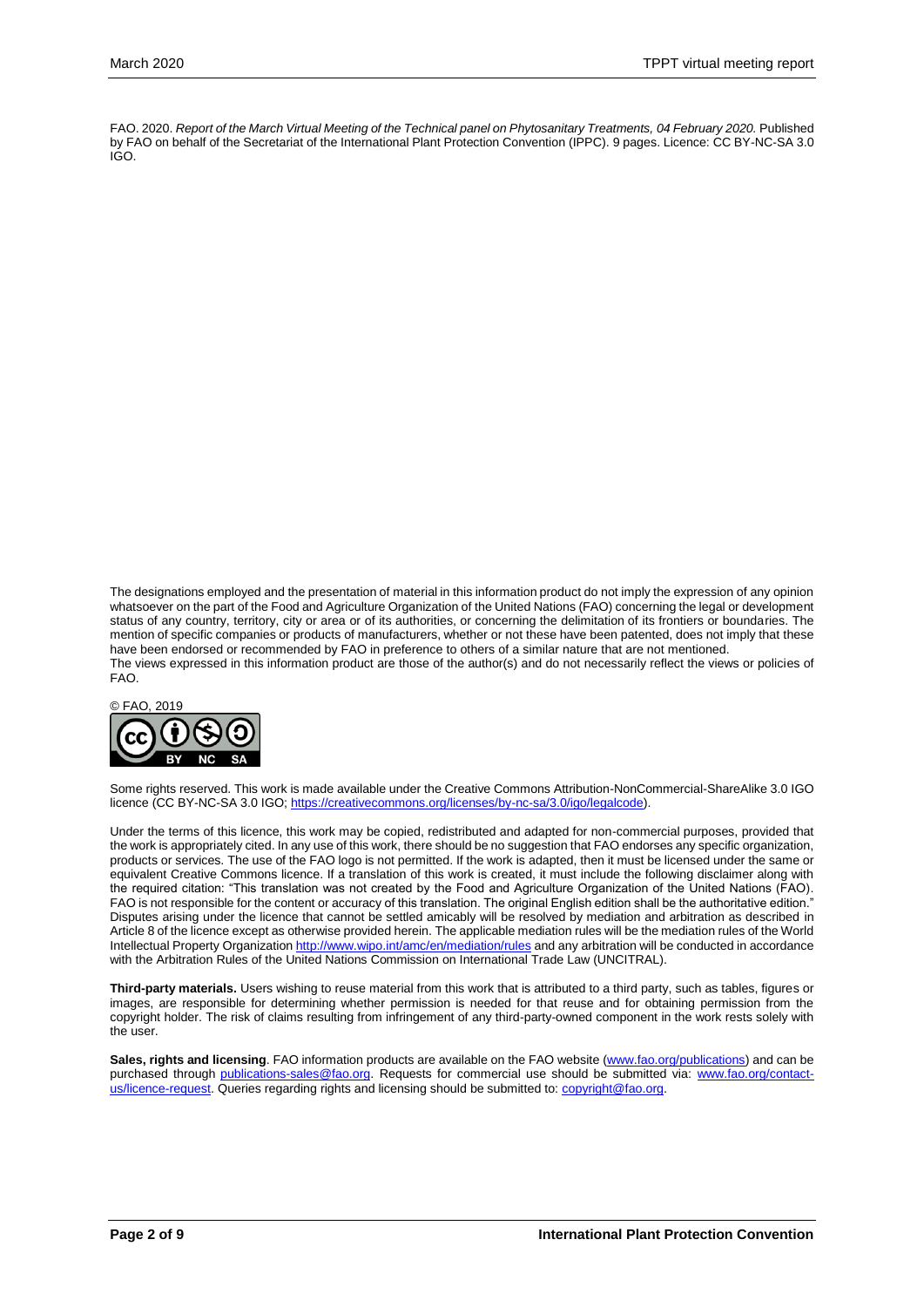## **CONTENTS**

|    | 1.1. |  |  |  |  |  |
|----|------|--|--|--|--|--|
|    | 1.2. |  |  |  |  |  |
| 2. |      |  |  |  |  |  |
|    |      |  |  |  |  |  |
|    |      |  |  |  |  |  |
| 3. |      |  |  |  |  |  |
|    |      |  |  |  |  |  |
| 4. |      |  |  |  |  |  |
|    |      |  |  |  |  |  |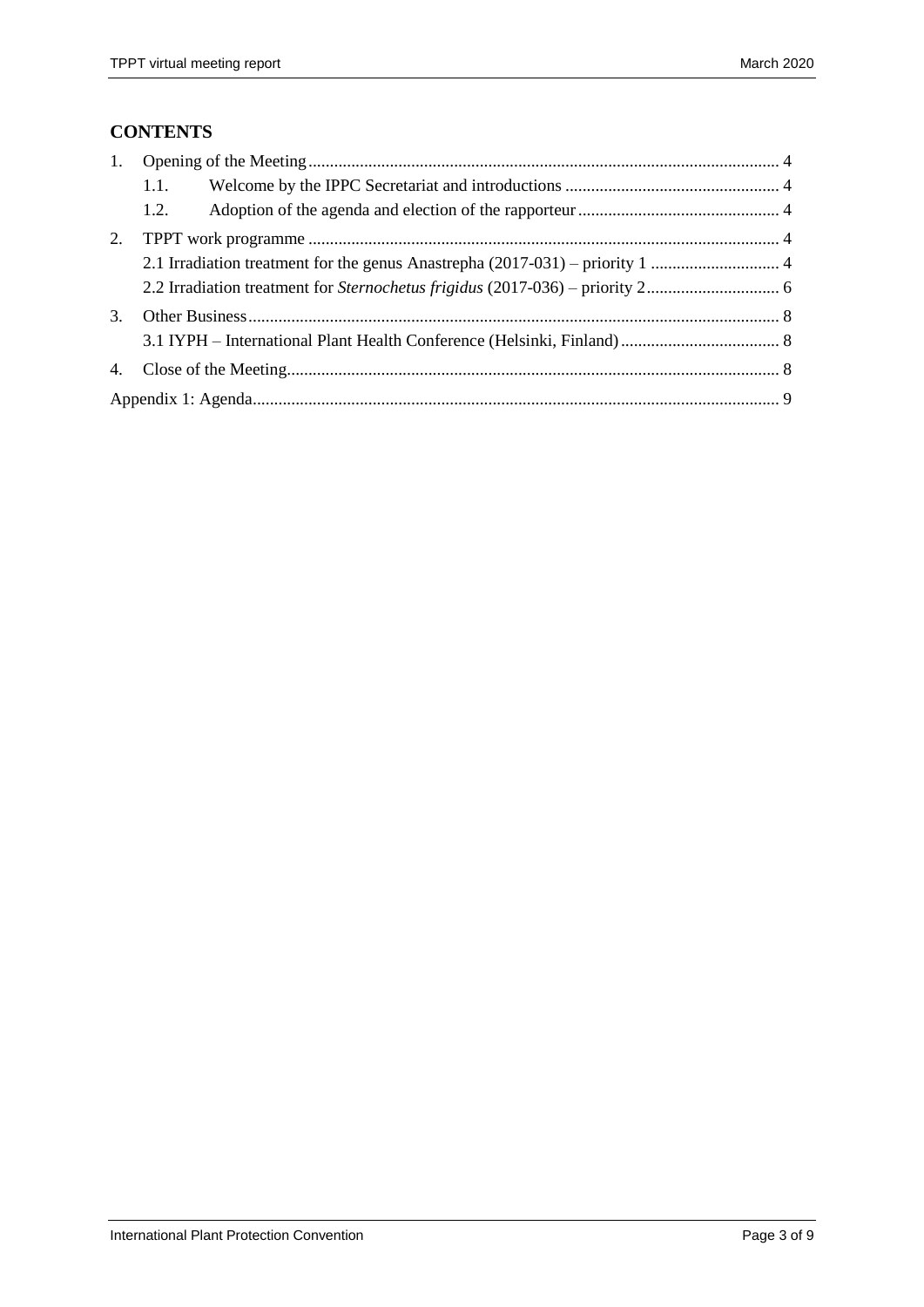#### <span id="page-3-0"></span>**1. Opening of the Meeting**

#### <span id="page-3-1"></span>**1.1. Welcome by the IPPC Secretariat and introductions**

- *[1]* The International Plant Protection Convention (IPPC) Secretariat (hereafter referred to as "Secretariat") lead for the Technical Panel on Phytosanitary Treatments (TPPT) chaired the meeting and welcomed the following participants:
	- 1. Mr David OPATOWSKI (TPPT Steward)
	- 2. Ms Andrea BEAM (USA)
	- 3. Mr Toshiyuki DOHINO (Japan)
	- 4. Mr Walther ENKERLIN HOEFLICH (IAEA)
	- 5. Mr Scott MYERS (USA)
	- 6. Mr Michael ORMSBY (New Zealand)
	- 7. Mr Matthew SMYTH (Australia)
	- 8. Mr Eduardo WILLINK (Argentina)
	- 9. Mr Daojian YU (China)
	- 10. Mr Guy HALLMAN (Invited expert)
	- 11. Ms Janka KISS (IPPC Secretariat, lead)
- *[2]* The full list of TPPT members and their contact details can be found on the International Phytosanitary Portal  $(IPP)^1$ .

#### <span id="page-3-2"></span>**1.2. Adoption of the agenda and election of the rapporteur**

- *[3]* The Secretariat introduced the agenda and it was adopted as presented in Appendix 1 to this report.
- *[4]* Mr Scott MYERS was elected as the Rapporteur.

#### <span id="page-3-3"></span>**2.TPPT work programme**

#### <span id="page-3-4"></span>**2.1 Irradiation treatment for the genus Anastrepha (2017-031) – priority 1**

- *[5]* Mr Matthew SMYTH, the Treatment Lead introduced the Treatment Lead summary, the compiled comments and the revised draft<sup>2</sup> and the TPPT discussed the outstanding comments, noting that the some of the issues were introduced, at the previous meeting, but the discussion weren't concluded.
- *[6]* **Extrapolation.** A key issue raised by a number of member countries was whether there was sufficient technical justification to enable the extrapolation of the data assessed by the TPPT to all species in *Anastrepha*, noting also that a higher (100 Gy) dose is currently accepted for *A. serpentina* under PT 3. It was noted however that the efficacy of PT 3 is 99.9972%, whereas the proposed generic one for all *Anastrepha* species is 99.9968% (lower). Particular concerns have been raised regarding the limited number of species for which data are available, upon which the TPPT has based the draft treatment standard.
- *[7]* In the development of this draft standard, data was considered for the major economic species of *Anastrepha* identified from ISPM 27 DP 9, including for *A. fraterculus*, *A. grandis*, *A. ludens*, *A. obliqua*, *A. serpentina*, *A. striata* and *A. suspensa*. Following a review of the literature, the agreed position of the TPPT was that *A. ludens* is considered the most radiotolerant of the assessed species, supporting it as a suitable proxy for establishing an irradiation dose for all economic species in the genus. A full review was reported by Hallman (2013), and discussed in detail by the TPPT. The TPPT also discussed the higher 100 Gy dose used as the basis for *A. serpentina* under PT 3, as well as for a number of limited studies in the literature. In the case of *A. serpentina*, a lower dose was considered by the TPPT as likely to have been effective but they took a conservative approach at the time in finalizing PT 3. For the remaining studies, notable methodological concerns were raised and were not considered

l

<sup>1</sup>TPPT membership list:<https://www.ippc.int/en/publications/81655/>

<sup>&</sup>lt;sup>2</sup> 2017-031, 02\_TPPT\_2020\_Mar, 03\_TPPT\_2020\_Mar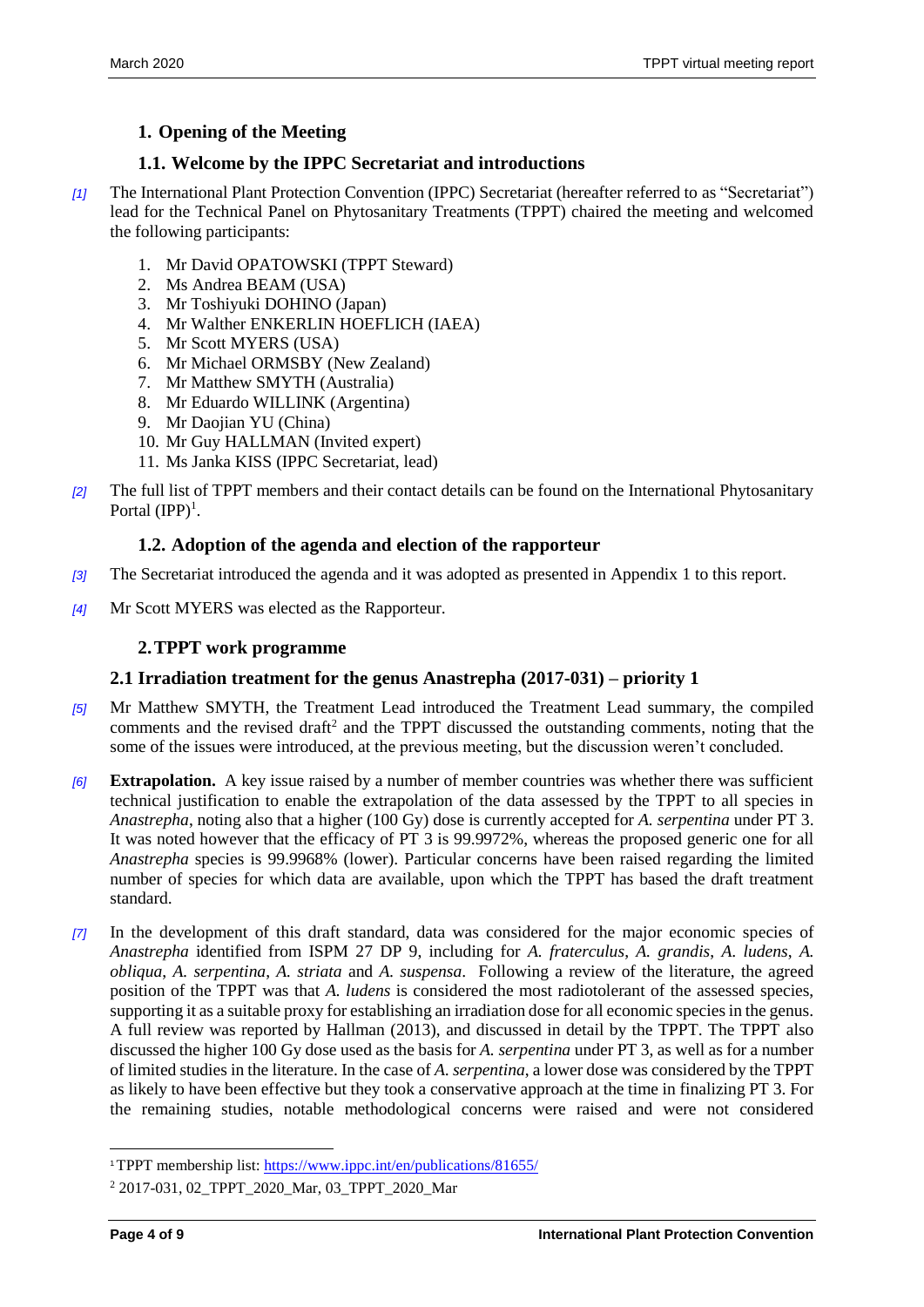representative. Ignoring these outliers, the data for different species of *Anastrepha* is relatively homogeneous. A number of member countries have commented that it should be more clear in the treatment standard how the proposed efficacy was calculated. The draft annex specified an efficacy of 99.9968% but did not clarify what parameters were used in determining this rate. Acknowledging the comments provided, the TPPT agreed that the text of the PT should indicate how the efficacy is determined for a generic treatment (the most tolerant stage is identified for the economically important species in the genus and the efficacy is established based on studies conducted on the most tolerant life stage of the most tolerant species in the genus).

- *[8]* **Most tolerant stage**. One of the comments questioned if the establishment of the most tolerant stage was conducted with a large enough number of insects. The TPPT agreed that contrary to the confirmatory tests, the most tolerant life stage testing does not require thousands of fruit flies.
- *[9]* One member queried how many is enough to identify the most tolerant stage. Another member informed that normally 60-300 individuals is enough to test depending on the specificity and the efficacy needed.
- *[10]* **Non-peer reviewed publication**. One comment suggested that one of the references concerning *Anastrepha grandis* is published in a newsletter that does not have the same standing as a peer reviewed journal. The TPPT noted that the research was conducted in Seibersdorf, and that regardless of this study, the data supporting the treatment is robust enough to establish the efficacy against the whole genus.
- *[11]* **Higher dose**. One comment suggested to raise the dose, however the TPPT thought that there is large enough number tested for the most tolerant species and there is enough margin of safety to establish confidence in the efficacy of the selected target dose.
- *[12]* One member noted that in order to having to repeat the trial, researchers often select a dose that surely works but may be an "overkill". This results in higher doses then necessary and give the impression that lower doses would not be effective. This approach also leaves the burden of a delivering an oversized treatment to the appliers.
- *[13]* **PT 3.** A number of commenters queried whether the irradiation treatment schedule currently published for *Anastrepha serpentina* at 100Gy under PT 3 would be reviewed in context with the 70Gy dose proposed for all *Anastrepha*. Given the intersection between the proposed generic *Anastrepha* treatment and existing *Anastrepha* PTs. ,
- *[14]* The TPPT agreed to propose to the SC to discuss if PT 3 was needed at all. They considered that as it has a higher level of efficacy (Probit 9) countries might still need to use those in case the generic efficacy is not accepted.
- *[15]* **Additional references**. One member country proposed to add pest-commodity listings along with respective references, to further support the extrapolation of the irradiation treatment schedule to all fruits and vegetables. The proposal was to include *Bactrocera dorsalis* in *Psidium guajava*, *B. tau* in *Cucurbita maxima* and *Carposina sasakii* in *Malus pumila*. However, the rationale for including pest species under section providing justification to the extrapolation appears to be for cases where data is available for more than one commodity per pest species, thereby supporting the view for extrapolation. The inclusions proposed by the commenter have only single commodity references and thus not consistent with those already listed ones in the draft annex. The TPPT agreed that altough the proposed additional papers are useful but as the already cited references compares the effect on multiple species on the same treatment, thus the additions are unnecessary.

#### *[16]* The TPPT

- (1) *approved* the revised draft PT to be presented to the Standards Committee (SC) for approval for second consultation
- (2) *approved* the responses to consultation comments as "TPPT responses" to be presented to the SC.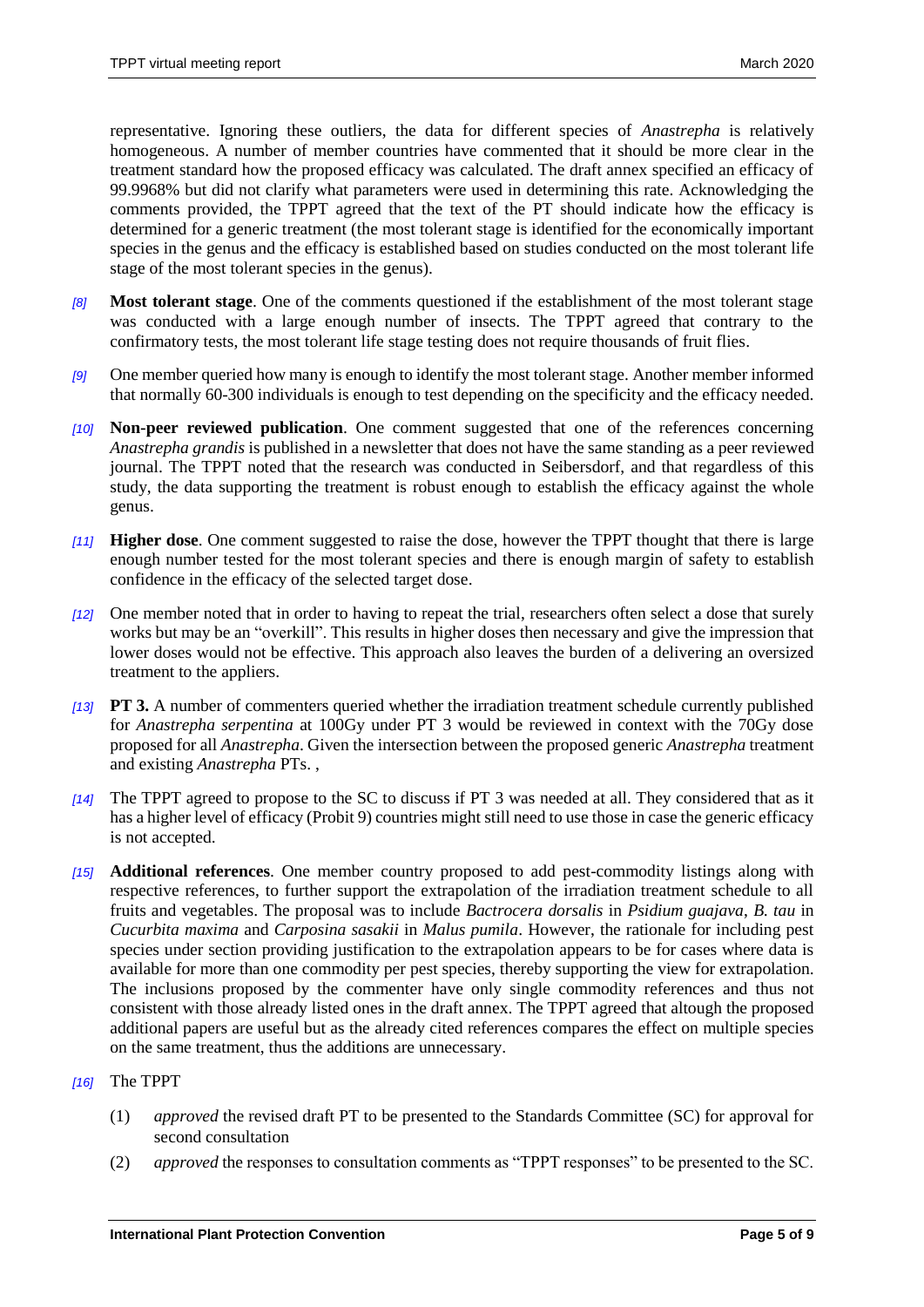#### <span id="page-5-0"></span>**2.2 Irradiation treatment for** *Sternochetus frigidus* **(2017-036) – priority 2**

- *[17]* Mr Walther ENKERLIN, the Treatment Lead introduced the Treatment Lead summary, the supplemented information from the submitter and the revised draft<sup>3</sup>.
- *[18]* The submitter provided clarification on the additional questions requested by the TPPT at their 2019-07 meeting<sup>4</sup>. These are discussed further below.
- *[19]* **Sex determination.** The TPPT requested clarification, if the researcher conducted the the sexing of all adults based on De Jesus *et al*. (2002). The submitter replied that the sexing of adults was indeed based on De Jesus L.R.A. *et al*. 2002 (now Lorenzana L.R.J.) who is also a coauthor in the papers cited in the submission to the IPPC. The TPPT was satisfied with the explanation.
- *[20]* **Sex ratio**. The TPPT also asked the submitter clarification on the sex ration of males and females in the studied population of *Sternochetus frigidus.* In Table 1 of Obra *et al*. 2014, figures are given for the control egg production and the eggs per female. Based on these figures, the number of females in each control can be calculated as 64 (30,877/483) and 171 (87,431/510), giving as sex ratio of approximately 60:40 male:female.
- *[21]* In the response to the question in the letter of 31 July 2018, the number of males and females in each of the treatments groups was given as 2275 and 2274 for the 150 Gy treatment and 740 and 740 for the 100 Gy treatment. This gives a sex ratio of almost exactly 50:50. The TPPT was questioning why the sex ratio in the control was so different. The submitter was requested to provide the raw data used to generate Table 1 in Obra et al 2014 which will be used to calculate the efficiency, in particular the counts of the control and the treatment group for each replicate.
- *[22]* In the response the submitter indicated that in the study males and females emerged from irradiated mangos in groups of equal number and also in the control (10 males: 10 females per container), and that is why the sex ratio is 50:50. There were very few excess males and females for each batch/replicate i.e. without any pairs so they were not included any more.
- *[23]* In Table 1, of Obra *et al*. 2014, figures are given for the control egg production and the eggs per female. Based on this figures, the number of females in each control can be calculated as 64 (30,877/483) and 171 (87,431/510), giving a sex ratio of approximately 60:40 (male:female). The figures of 483 and 510 eggs/female were obtained from a spreadsheet the cumulative mean eggs laid per female were computed based on live females not on initial total female that were used.
- *[24]* If it was based on the number of initial females used in the experiment (not only on live females) the figures would be 386 and 397 eggs per female and that would give a 50:50 sex ratio that was done for pairing the adults (Table A). Hence,  $30,877/385.73 = 80$  females (control 1) and  $87,431/397.00 = 220$ females (control 2).
- *[25]* The figures 386 and 397 should have been indicated (from table A) in table 1 of Obra *et a*l (2014) instead of 483 and 510 mean number of eggs per female.

l

<sup>3</sup> 2017-036, 04\_TPPT\_2020\_Mar, 05\_TPPT\_2020\_Mar

<sup>4</sup> 2019-07 TPPT Meeting Report[: https://www.ippc.int/en/publications/87681/](https://www.ippc.int/en/publications/87681/)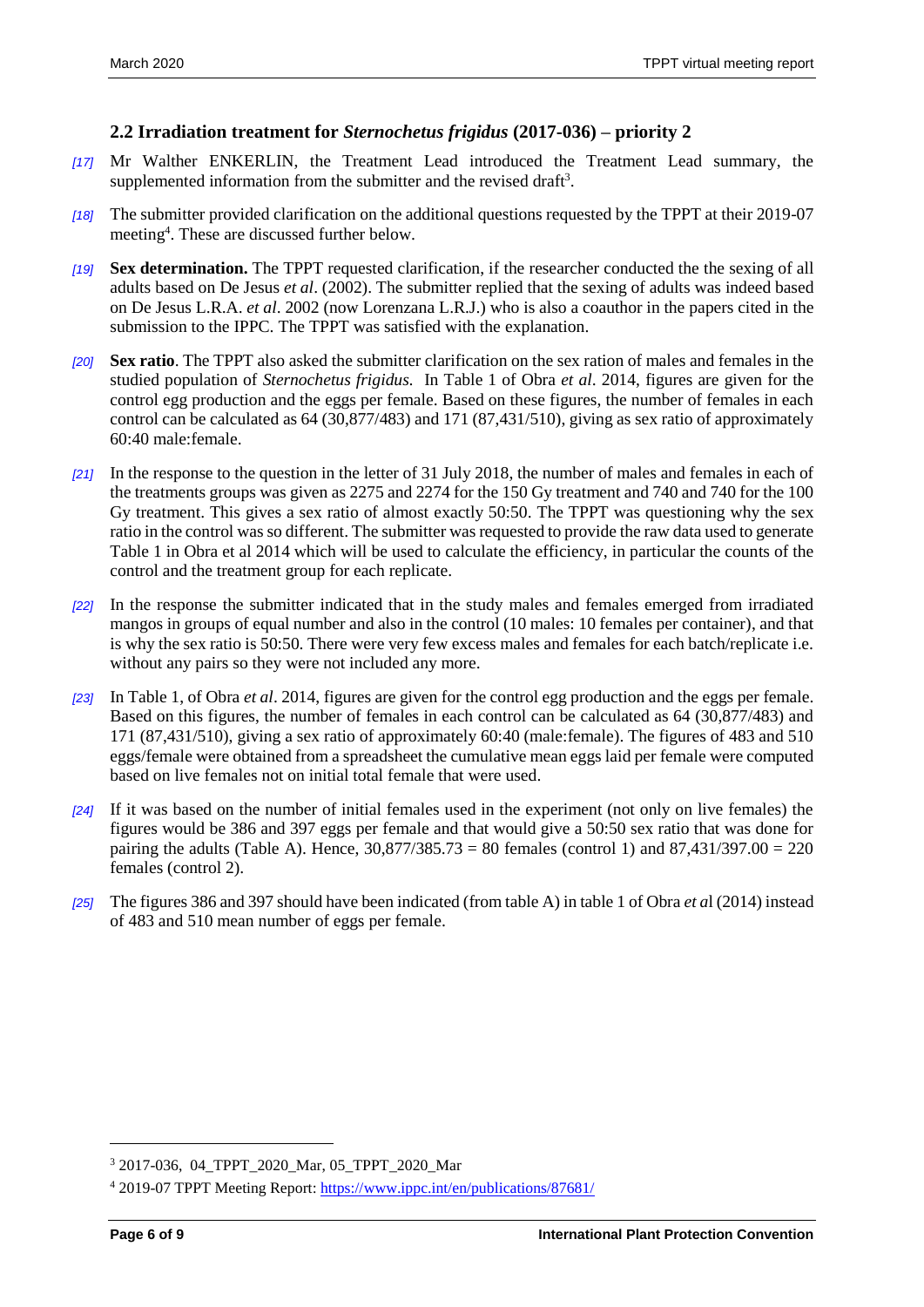| Target Dose (Gy) | <b>Batch/Rep</b>    | No. of<br><b>Females</b> | No. of<br><b>Males</b> | Total No. of<br>Eggs Laid | No. of Eggs<br>Laid/Fernale* |
|------------------|---------------------|--------------------------|------------------------|---------------------------|------------------------------|
| Control          | 쎌<br>$\blacksquare$ | 80                       | 80                     | 30,877                    | 385.73                       |
| 100 Gy           | 1                   | 740                      | 740                    | 95                        | Only 1 female<br>laid eggs   |
| Control          | 1                   | 70                       | 70                     | 29,304                    | 418.62                       |
|                  | $\overline{2}$      | 70                       | 70<br>$\mathbf{a}$ .   | 25,747                    | 367.81                       |
|                  | 3                   | 80                       | 80                     | 32,380                    | 404.75                       |
|                  | Total               | 220                      | 220                    | 87.431                    | Ave. = 397.06                |
| 150 Gy           | 1                   | 654                      | 655                    | $\bf{O}$                  | $\overline{\phantom{a}}$     |
|                  | $\overline{2}$      | 740                      | 740                    | $\bf{0}$                  | $\qquad \qquad \blacksquare$ |
|                  | 3                   | 880                      | 880                    | 0                         | $\overline{\phantom{m}}$     |
|                  | Total               | 2.274                    | 2.275                  | 0                         |                              |
|                  |                     |                          |                        |                           |                              |

#### Table A. Raw data

\*For the control for 150 Gy, mean number of eggs laid per female based on the initial number of females used in the pairing/mating.

- *[26]* The TPPT agreed that the explanations provided for the apparent difference in the sex ratios of the control versus the treatments are satisfactory. It was noted that assessing the sex ratio (number of females) based on average oviposition is not a reliable way of estimating sex ratio. The raw data (Table A) clearly indicates that the numbers used where 50:50.
- *[27]* **Number of replicates**. The TPPT queried why the number of replicates between treatments is different. The submitter explained that based on the dose-response tests (Obra et al 2013), 100 Gy appeared to be sufficient to prevent reproduction. Therefore, for a large scale confirmatory test 100 Gy was used that resulted in one adult female laying infertile eggs (n=95). The stringent criterion for efficacy was complete sterility (no oviposition), hence, it was decided to discontinue the 100 Gy dose. The treatment dose was subsequently increased to 150 Gy which was evaluated over three replications.
- *[28]* The TPPT agreed that the explanation provided for the difference in the number of replicates is satisfactory, but queried whether there is a reason to test 150 Gy and not a lower dose such as 125 Gy for example.
- *[29]* **Dose.** The submitter explained, that150 Gy was used because it was the next higher dose in the dose-response tests. For the large-scale confirmatory test, there was a possibility to use a target dose 125 Gy, but the minimum absorbed dose would overlap with the maximum dose of the 100 Gy target dose based on dosimetry data.
- *[30]* The TPPT agreed that explanation provided is satisfactory since the dose used (150 Gy) is the next highest dose and lower doses such as 125 Gy would result in overlap with the maximum dose target dose which was in this case 100 Gy.
- *[31]* The TPPT
	- (3) *approved* the draft PT to be presented to the Standards Committee (SC) for approval for first consultation.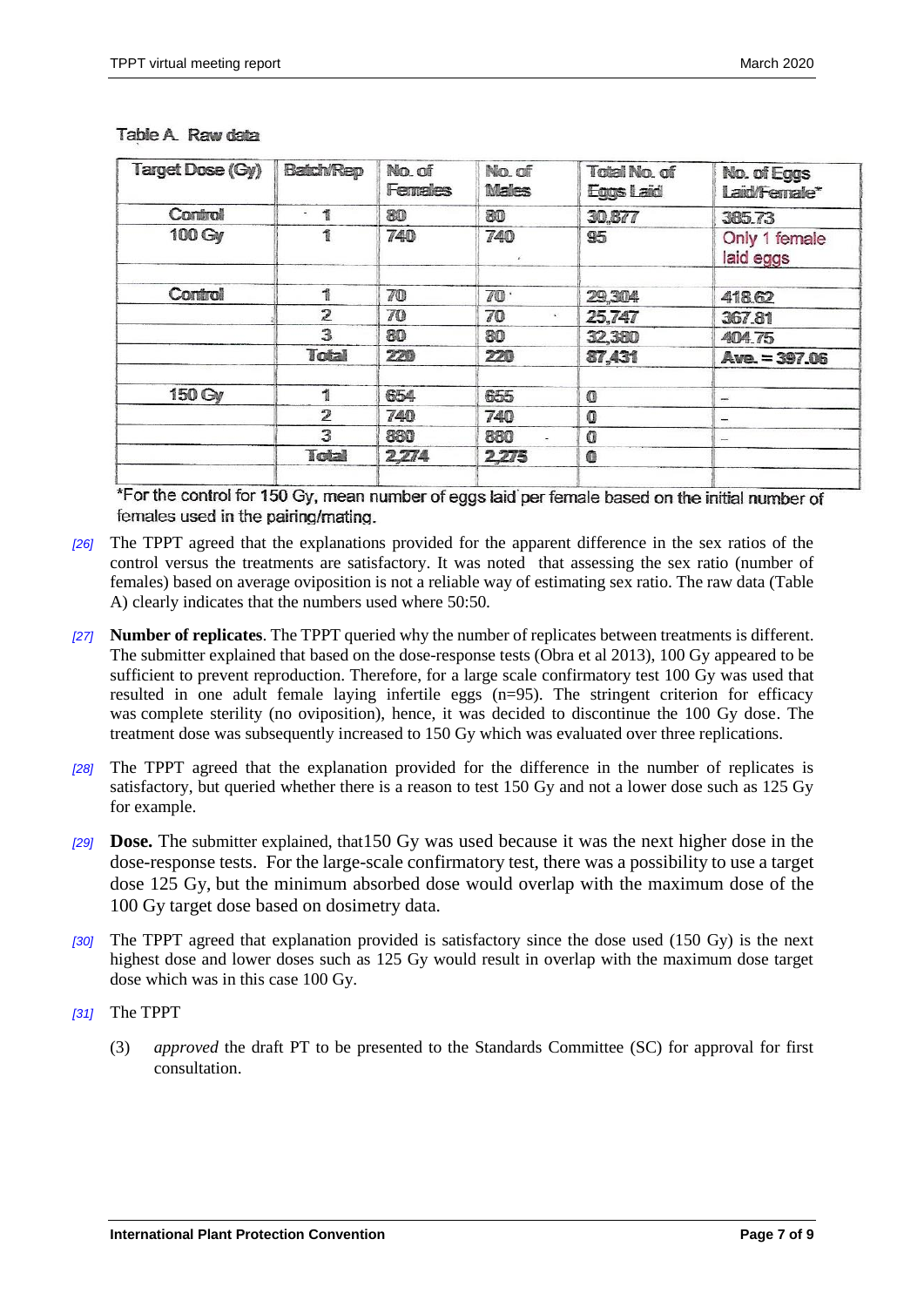#### <span id="page-7-0"></span>**3. Other Business**

#### <span id="page-7-1"></span>**3.1 IYPH – International Plant Health Conference (Helsinki, Finland)**

- *[32]* The TPPT was informed of the situation regarding the organization of the International Plant Health Conference (IPHC), Paasitorni Conference Centre Helsinki Finland to be held on the 05-08 October  $2020^5$ .
- *[33]* The TPPT
	- (4) *requested* the SC to approve the TPPT's participation in the IPHC

#### <span id="page-7-2"></span>**4. Close of the Meeting**

*[34]* The Secretariat thanked the TPPT members for their participation and closed the meeting.

 $\overline{a}$ 

<sup>5</sup> 06\_TPPT\_2020\_Mar, 07\_TPPT\_2020\_Mar